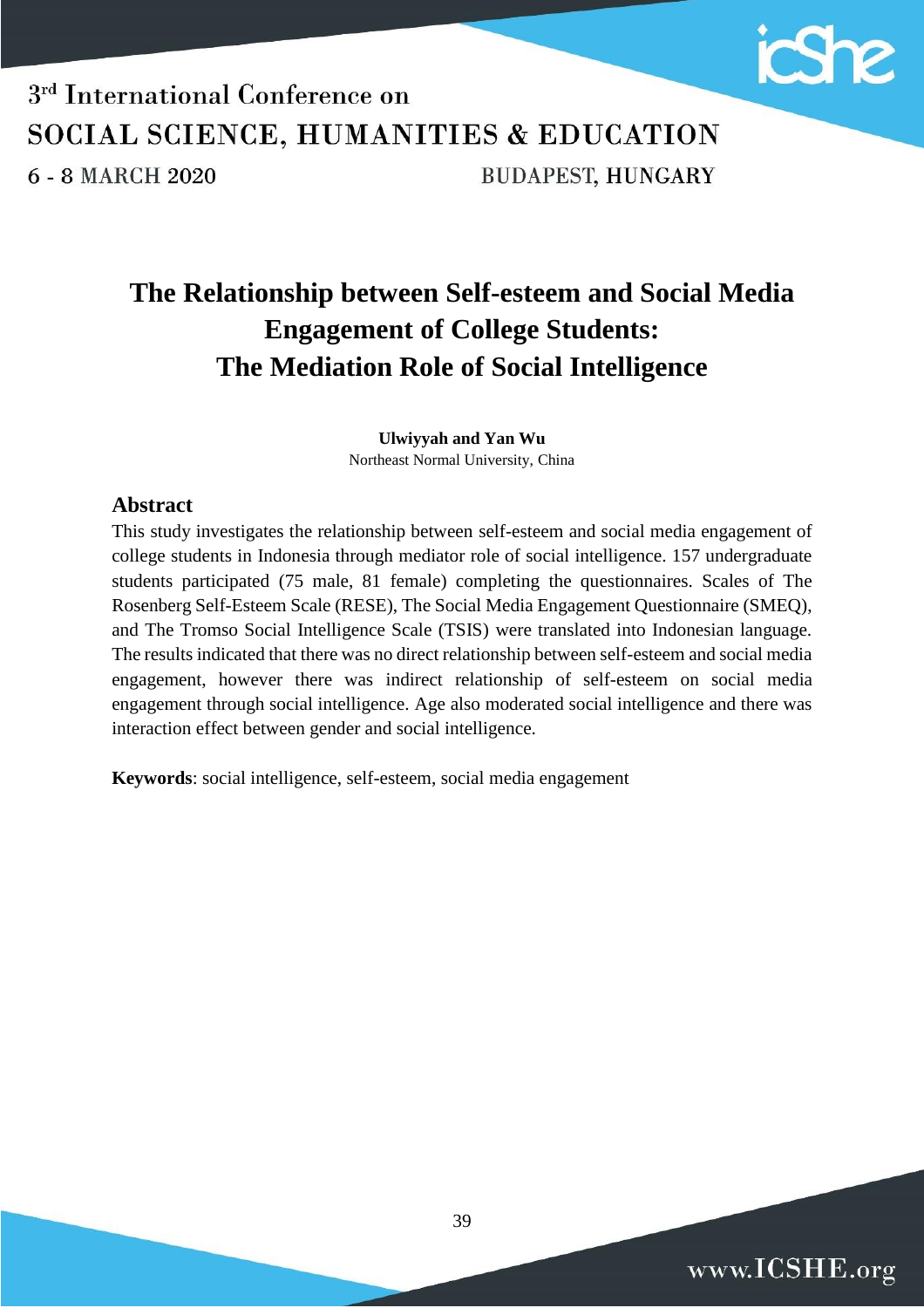

### 3<sup>rd</sup> International Conference on SOCIAL SCIENCE, HUMANITIES & EDUCATION **BUDAPEST, HUNGARY** 6 - 8 MARCH 2020

#### **Introduction**

Self-esteem in sufficient level is a strong indicator of individual's general well-being and level of social context adjustment and protects toward psycho-social risks (Forzi & Not, 2003). On the other hand, social media has become the primary mode of sharing and communicating information and becomes an integral part of many people. This media provides easy access to real-time information about activities, academics, recreation sector, events, and conversations that occur on various social networks that make social media more inseparable (Hahn  $\&$  Kim, 2014). Users are also separated from real-life social support which plays significant role of engagement (Lin, You, Ren, Wu, Hu, Yen, & Zhang, 2017; Wang & Wang, 2013; Wegmann & Brand, 2016). Whereas, social awareness which can be found broadly in real interaction could predict what might occur in social interactions as well as recognize their effects on those interactions. Better social interaction brings perceive of confident and accepted.

Social intelligence is composed of the ability to process social information, social skills, and social awareness [\(Silvera,](https://onlinelibrary.wiley.com/action/doSearch?ContribAuthorStored=Silvera%2C+David) [Martinussen,](https://onlinelibrary.wiley.com/action/doSearch?ContribAuthorStored=Martinussen%2C+Monica) & [Dahl,](https://onlinelibrary.wiley.com/action/doSearch?ContribAuthorStored=Dahl%2C+Tove+I), 2001). Therefore, it could produce appropriate behavior aimed at achieving the desired social goals. Social intelligence is associated with increasing of social perception and behavioral flexibility (Zaccaro, Gilbert, Thor, & Mumford, 1991). It consists 3 dimensions, social information processing which relates to the cognitive aspect of empathy, social skills which capture capacity of an individual to engage in social behavior that suits the situation with others, and social awareness which involves one's ability to remain in synch with, and not be surprised by what happens in social situations (Delič, Novak, Kovačič, & Avsec, 2011).

Rhodewalt and Vohs (2005) argue that social intelligence is involved in the way individuals view their self-esteem, describe their self-confidence, understand threats and choose strategies to overcome challenges. Socially intelligent individuals are very capable of solving problems of daily life and coping with socially threatening events using appropriate strategies. Regarding gender differences, female is reported to have more social processing ability (Gini & Iotti, 2008; Mejis, Cillessen, Scholte, Segers & Spijkerman, 2008).

Self-esteem correlates strongly and positively with the behavioral and emotional component of Social Intelligence. Socially intelligent individuals with higher levels of self-esteem are better able to analyze the social behavior of others, to recognize their motives and cognitive abilities and produce appropriate behaviors for social contexts (Cantor & Kihlstrom, 1987).

Self-esteem is defined as a person's attitude towards himself and reflects how a person evaluates his self-concept (Aydın & Sar, 2011). Self-esteem is conceptualized as having two dimensions, self-efficacy and self-worth. The efficacy dimension describes the perception of one's own social competence. The worth dimension refers to the degree that individuals feel they are a person of value (Dong, Koper, & Collaço, 2008).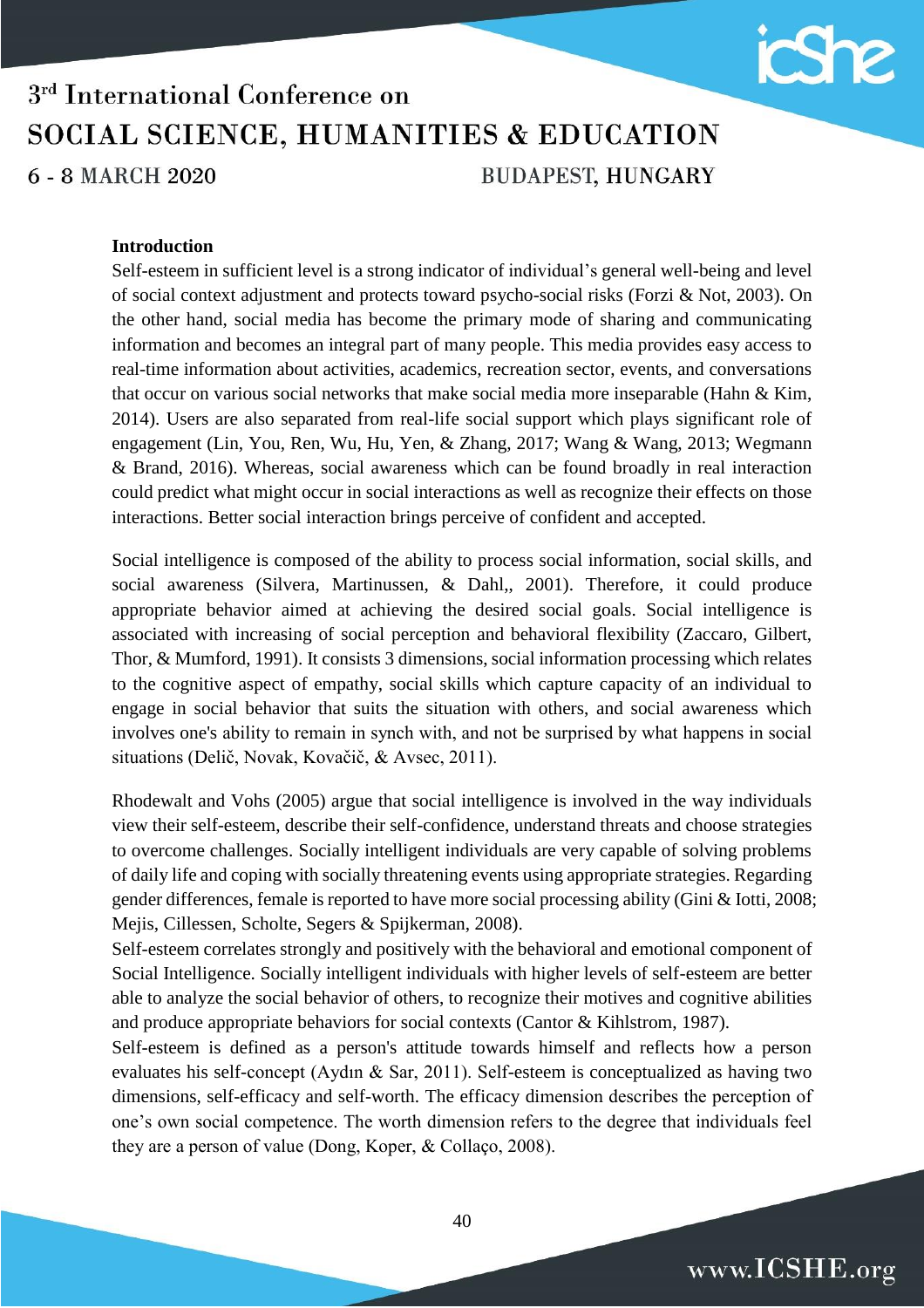

6 - 8 MARCH 2020

**BUDAPEST, HUNGARY** 

Prior study revealed gap of gender on self-esteem that male have higher self-esteem than female (Orth, Trzesniewski, & Robins, 2010; Robins, Trzesniewski, Tracy, Gosling, & Potter, 2002; Shaw, Liang, & Krause, 2010; Trzesniewski, Donnellan, & Robins, 2003; Twenge & Campbell, 2001; Mellor, Fuller, McCabe, & Ricciardelli, 2010; Maltese, Alesi, & Alù, 2012; Bleidorn, Denissen, Gebauer, Arslan, Rentfrow, & Potter, 2016). A study revealed that students' self-esteem has a significant impact on the way they engage in activities, face challenges, and interact with others.

Previous studies explored on the motives of social media engagement which were to avoid negative emotional states such as loneliness, (Burke, Marlow, & Lento, 2010), less satisfaction of life, more depressed moods and boredom (Meerkerk, van den Eijnden, Franken, & Garretsen, 2010) as well as correlation with psychological conditions such as anxiety, avoidance, and attachment (Kim & Koh, 2018), self-esteem (Faraon & Kaipainen, 2014; Wartberg, Kriston, Bröning, Kegel, & Thomasius, 2017, Kim & Koh, 2018, Kim & Davis, 2009; Armstrong, Phillips, & Saling, 2000; Niemz, Griffiths, & Banyard, 2005; Wiederhold, 2016), well-being (Verduyn, Ybarra, Re ́sibois, Jonides, & Kross, 2017), and social support (Lin, You, Ren, Wu, Hu, Yen, & Zhang 2017, Wang & Wang, 2013).

Demographic factors such as gender also investigated to see level of social media engagement which has no significant different, span of development in which young people are more likely to embrace or involve deeper social media as well as higher levels of education are also more likely to engage more deeply with continuity below, college followed by high school level and lower (Xu & Mocarski, 2014).

Recently, as social media becomes a trend of communication mode, number of user is becoming huge. In Indonesia, according to Statista Research [Department](https://www.statista.com/aboutus/our-research-commitment) (2019) shows the number of social network users by 2019 is 86.5 million. In 2023, it is estimated that will increase rapidly to 103.1 million, up from 74.2 million in 2016. Thus, this study wants to fill the gap if the social media engagement of people could be mediated by social intelligence. Specifically, this study would investigate the relationship between self-esteem and social media engagement through mediation role of social intelligence among college students that was found to more engage than other level of education (Perrin, 2015; Xu & Mocarski, 2014). The study found that 90% of active user are young adults at age 18-29 (Cohen, Newton-John, & Slater, 2018). In the final, this study would see the moderation role of age difference among college students on the relationship between social intelligence and self-esteem in consideration of previous studies that indicated age played significant role on social intelligence and self-esteem.

This study hypothesized that there would be a positive relationship between self-esteem and social media engagement; social intelligence would mediate the role of self-esteem on social media engagement; age of college students would moderate the relationship between social intelligence and social media engagement.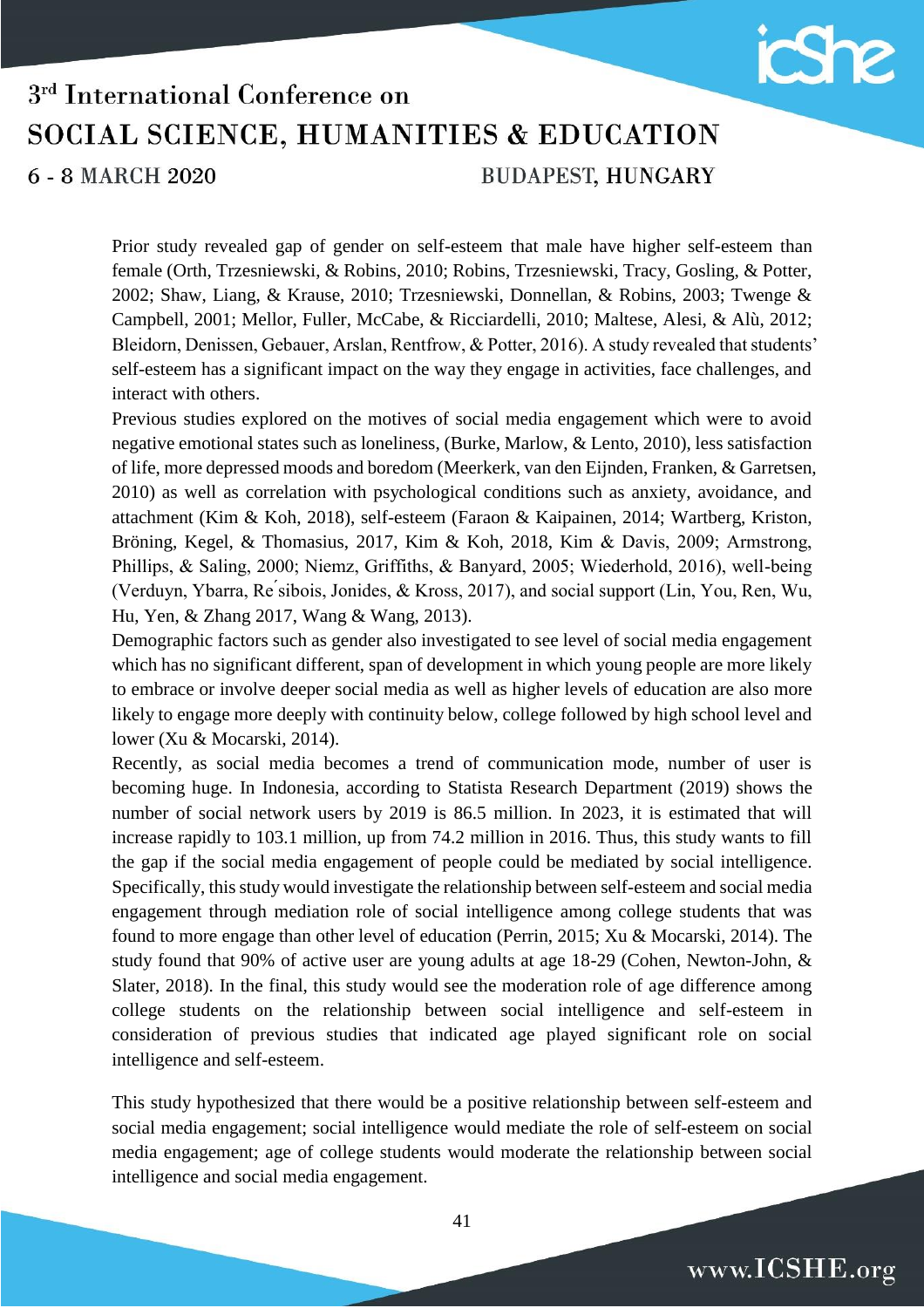

www.ICSHE.org

# 3<sup>rd</sup> International Conference on SOCIAL SCIENCE, HUMANITIES & EDUCATION

6 - 8 MARCH 2020

**BUDAPEST, HUNGARY** 

#### **Method**

#### *Participants*

Online survey was administered in Walisongo State Islamic University, Indonesia. Online survey was distributed to some student representatives to forward the questionnaire to their peers in undergraduate level. Total number of respondents completed the questionnaire was 157, 75 of them were male, and 81 were female ranging in age from 17 to 24 years (*M*= 1.923, *SD*= 0.791). 72 students were first year students, 27 were second year students, 37 were third year, and 20 were fourth year and above.

#### **Instruments**

Researchers used three scales to measure self-esteem, social media engagement, and social intelligence. The scales were translated by lecturer of English language and psychologist into Indonesian language. The scales include demographic information about gender, age and year of study.

#### *The Rosenberg Self-Esteem Scale (RESE)*

The RESE (Rosenberg, 1965) comprises of 9 items originally consisting 10 items. 1 item was omitted due to invalid to measure. This scale evaluates global self-esteem. It was classified on a 4-point scale, ranging from  $1 =$  strongly disagree to  $4 =$  strongly agree, and the internal consistency coefficients were .734.

*The Social Media Engagement Questionnaire (SMEQ)*

SMEQ adopting from Przybylski, Murayama, DeHann, & Gladwell (2013) was used. The scale consists 5 items with the response scale provided in a 8 point likert scale from 0 not one day to 7 every day. The reliability of scale was .826.

#### *The Tromso Social Intelligence Scale (TSIS)*

TSIS (Silvera, Martinussen and Dahl, 2001) consists 21 items with three independent subscales related to Social information Processing, (SP) (7 items), Social Skills, (SS) (7 items) and Social Awareness, (SA) (7 items). The degree of affirmation was rated in a 5 point scale from strongly disagree to 5 strongly agree. The reliability of subscale of SP was .809.

#### *Statistical Analysis*

IBM Statistic version 23 was used to analyze the descriptive and correlational analyses. Pearson correlation was used to find the relationship among the variables. Process v3.4 for SPSS was used for further analysis to examine the mediation, respectively.

42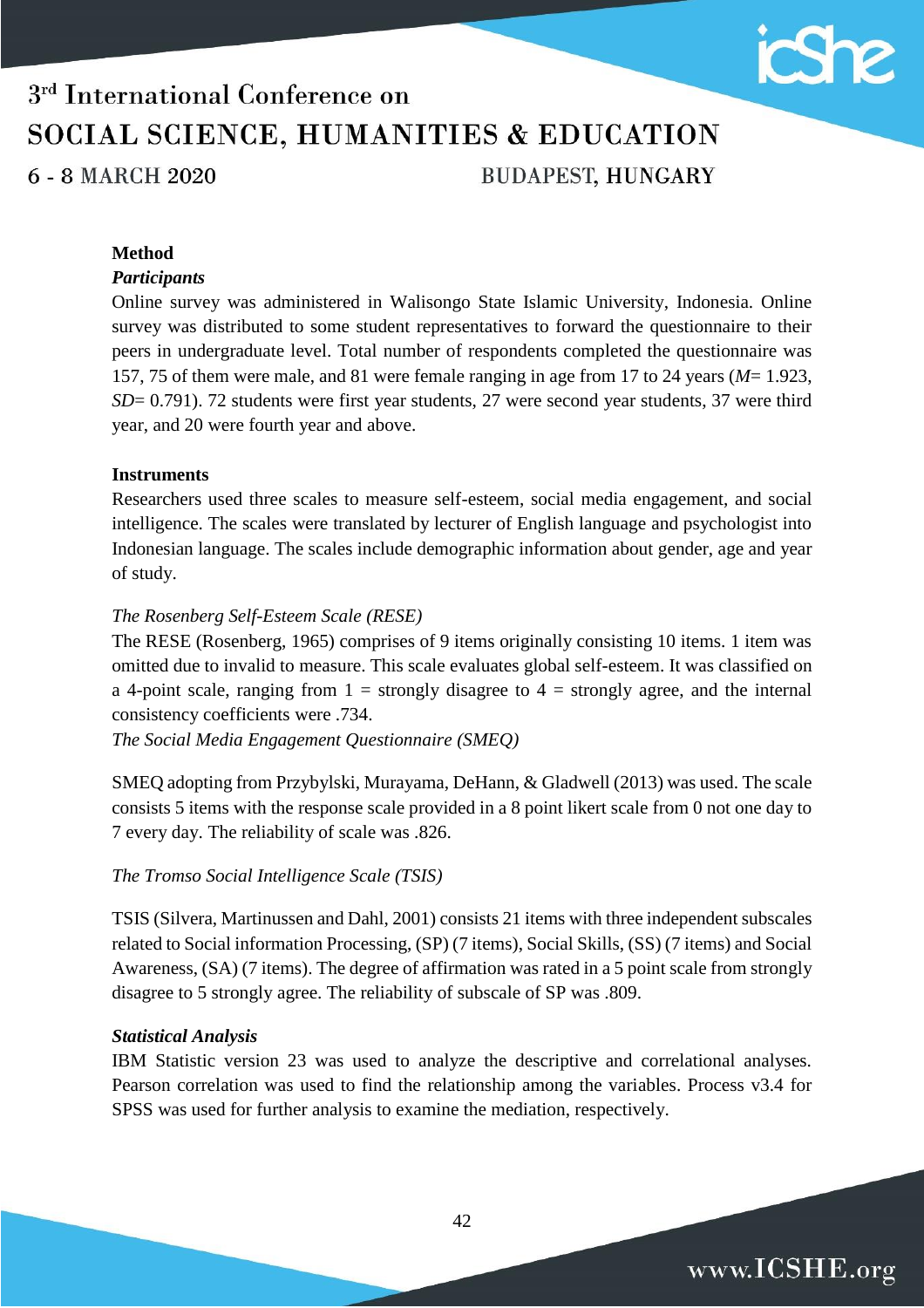

6 - 8 MARCH 2020

**BUDAPEST, HUNGARY** 

#### **Results**

#### *Compare Means analysis*

Independent sample t-test to see the differences in students' self-esteem, social media engagement, and social intelligence based on gender, was used. The result showed there was no significant different between male and female on self-esteem *t* (154) = 1.031, *p*= .034, on social media engagement,  $t(154) = -1.454$ ,  $p = .148$ , and on social intelligence,  $t(154) = -$ 1.885, *p*= .061.

However, the mean score indicated that male scored higher on self-esteem ( $M = 23.33$ ,  $SD =$ 4.338) than female ( $M = 22.65$ ,  $SD = 3.883$ ). Opposite score was found that females scored higher on social media engagement ( $M = 15.44$ ,  $SD = 10.109$ ) than male ( $M = 13.11$ ,  $SD =$ 9.952) aw sell as social intelligence ( $M = 67.42$ ,  $SD = 9.770$ ) for female and ( $M = 64.44$ ,  $SD =$ 9.965) for male.

For age and year of study of students, researchers analyzed using ANOVA. The finding showed there were no significant difference of age on social media engagement,  $F(3,152) = .604$ , *p*  $= .613$  and on social intelligence,  $F(3,152) = .662$ ,  $p = .577$ . However, age was found to be significant difference at  $F(3,152) = 2.728$ ,  $p = .046$ . The LSD post hoc test revealed selfesteem was statistically different in the age 21-22 years ( $M = 19.40$ ,  $SD = 5.550$ ,  $p = .010$ ). There was no statistically significant different among other groups. While year of study showed there were no significant difference of year of study on self-esteem  $F(23,132) = 1.466$ ,  $p = .093$ , on social media engagement,  $F(3,152) = 2.728$ ,  $p = .046$ , and on social intelligence,  $F(40,115)$  $= 1.348, p = .112.$ 

Table 1

| <b>Descriptive Statistics</b> |  |
|-------------------------------|--|
|                               |  |

| Variables  | Mean  | <b>SD</b> | Range |
|------------|-------|-----------|-------|
| <b>SE</b>  | 22.98 | 4.109     | 25    |
| <b>SME</b> | 14.32 | 10.070    | 35    |
| SI         | 65.99 | 9.945     | 68    |

#### *Correlations among variables*

In order to find the relationship among self-esteem, social media engagement, and social intelligence, researchers performed correlation analysis. The results indicated that self-esteem was found to be strongly correlated with social intelligence  $r(156) = .272$ ,  $p = .001$ . Nevertheless, self-esteem did not correlate with self-esteem *r*(156) = .073, *p* = .363. Social media engagement and social intelligence were significantly and positively correlated, *r*(156)  $= .175, p = .029.$ 

43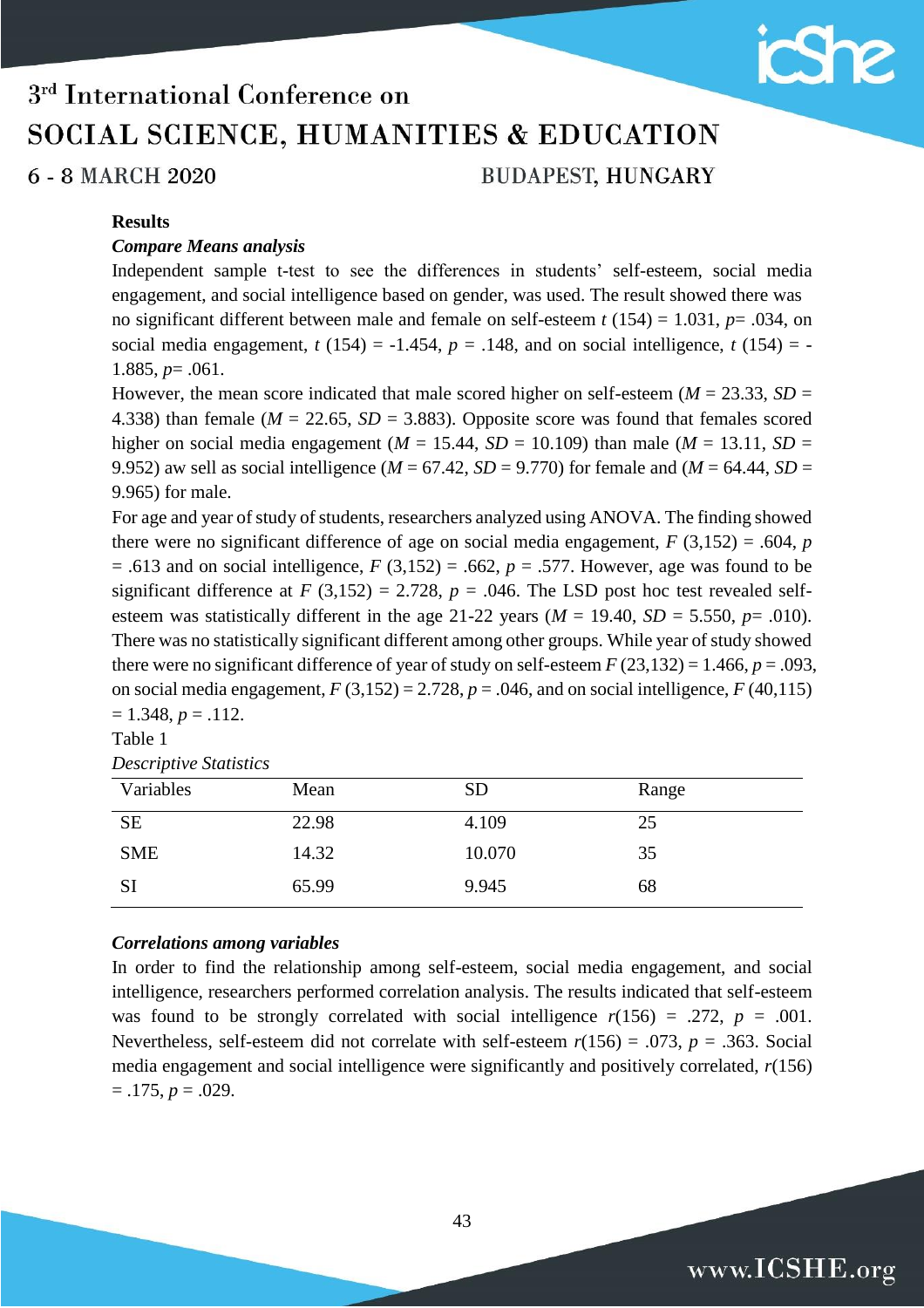6 - 8 MARCH 2020

**BUDAPEST, HUNGARY** 

**She** 

www.ICSHE.org

#### **Table 2**

| <b>Correlation among Variables</b> |          |                          |                          |  |  |
|------------------------------------|----------|--------------------------|--------------------------|--|--|
| Variables                          |          |                          |                          |  |  |
| 1. SI                              |          |                          |                          |  |  |
| 2. SE                              | $.272**$ | $\overline{\phantom{0}}$ |                          |  |  |
| 3. SME                             | $.175*$  | .073                     | $\overline{\phantom{0}}$ |  |  |

 $*$  *p* < .05.

\*\*  $p < .01$ .

#### *Moderated Mediation Analysis*

The result showed that self-esteem was positively associated with social intelligence  $b = .66$ ,  $SE = .19$ ,  $p = .00$ , 95% CI [.29, 1.02] which in turn predicted social media engagement,  $b = .17$ ,  $SE = .08$ ,  $p = .04$ , 95% CI [.00, .33]. The direct and total effect indicated there were no significant result,  $b = .06$ ,  $SE = .20$ ,  $p = .73$ ,  $95\%$  CI [-.33, .47];  $b = .18$ ,  $SE = .20$ ,  $p = .36$ ,  $95\%$ CI [-.20, .57]. However, the indirect effect of self-esteem on social media engagement through social intelligence was significant,  $b = .11$ , 95% Boot CI [-.02, .27].

The index of moderation indicated that age positively predicted social intelligence  $b = -.11$ , *SE*  $= 5.20, p = .03, 95\% \text{ CI}$  [-.21, -.76]. The interaction between social intelligence and self-esteem also showed significant,  $b = .47$ ,  $SE = .22$ ,  $p = .03$ , 95% CI [-1.15, .05].

Overall, the model indicated that self-esteem did not directly predicted social media engagement, but the relationship between self-esteem and social media engagement was indirectly mediated by social intelligence. Additionally, the result revealed that when the selfesteem and year increased, students reported higher level of social intelligence. It is in turn associated with higher level of social media engagement. Furthermore, the indirect effect of self-esteem and social media engagement through social intelligence was moderated by age of students.



Note. \* *p* < .05 \*\* p < .01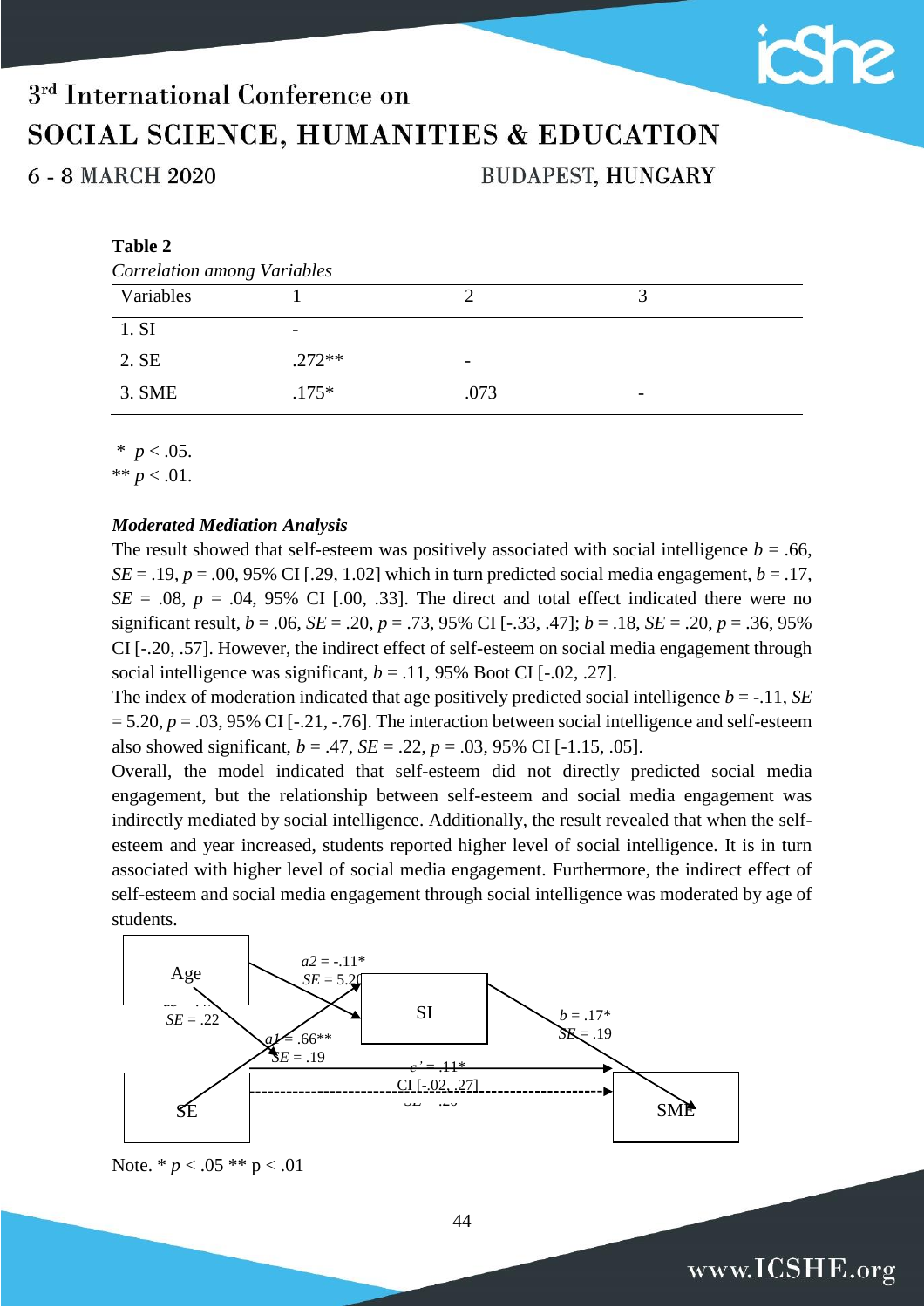

6 - 8 MARCH 2020

**BUDAPEST, HUNGARY** 

*Figure. 1.* Moderated mediation model of Social Intelligence. Note. Dotted represents the role of self-esteem on social media engagement when social intelligence is not included as a mediator.

#### **Discussion**

This study confirms that there are no significant differences regarding gender in social intelligence, self-esteem, and social media engagement among students. This finding contradicts most of the researches that have been done (Gini & Iotti, 2008; Mejis et al., 2008; Orth, et al. 2010; Robins et al., 2002; Shaw, et al., 2010; Trzesniewski, et al., 2003; Twenge & Campbell, 2001; Bleidorn, et al., 2016). This indicates that social intelligence can be fostered and trained by social involvement of each individual because it is a set of practical skills to interact successfully in any setting. Meanwhile self-esteem is shaped by the cultures that Asian countries found to have small difference regarding to gender compared to western countries. Furthermore, it appears to exert a stronger relationship. In contrary, social media engagement finding emphasizes previous findings (Perrin, 2015; Xu & Mocarski, 2014). It becomes an indication that social media has plague people regardless gender. Especially students who consider social media as an approach in the learning process.

The age and year of study also does not contribute significantly to social intelligence, selfesteem, and social media engagement. It might due to the discrimination of the variables as well as the sample size which are small.

The main finding, revealed that self-esteem positively correlated with social intelligence which is consistent with prior findings (Rhodewalt & Vohs, 2005; Maltese et al., 2012). The positive self-worth plays a major role in the overall well-being and degree of adaptation to the social context of the person. Socially intelligent individuals with higher level of self-esteem are more capable of recognizing other people's social behavior, identifying their motives and cognitive and generating appropriate behavior for the social context. As a result, they use less defensive strategies because they are more capable to cope with daily life problems and to find adequate resolutions of conflict. Furthermore, social intelligence shows to be correlated with social media engagement which means socially intelligent students engage more in social media activity. Social intelligence could give the desire to engage in social activities as well as could be acquired in getting along with social interaction.

There is no research which has examined the mediation role of social media engagement in the relationship between social intelligence and self-esteem. The present study does not find direct relationship between self-esteem and social media engagement through social intelligence. Although previous studies found negative relationship between self-esteem and social media

www.ICSHE.org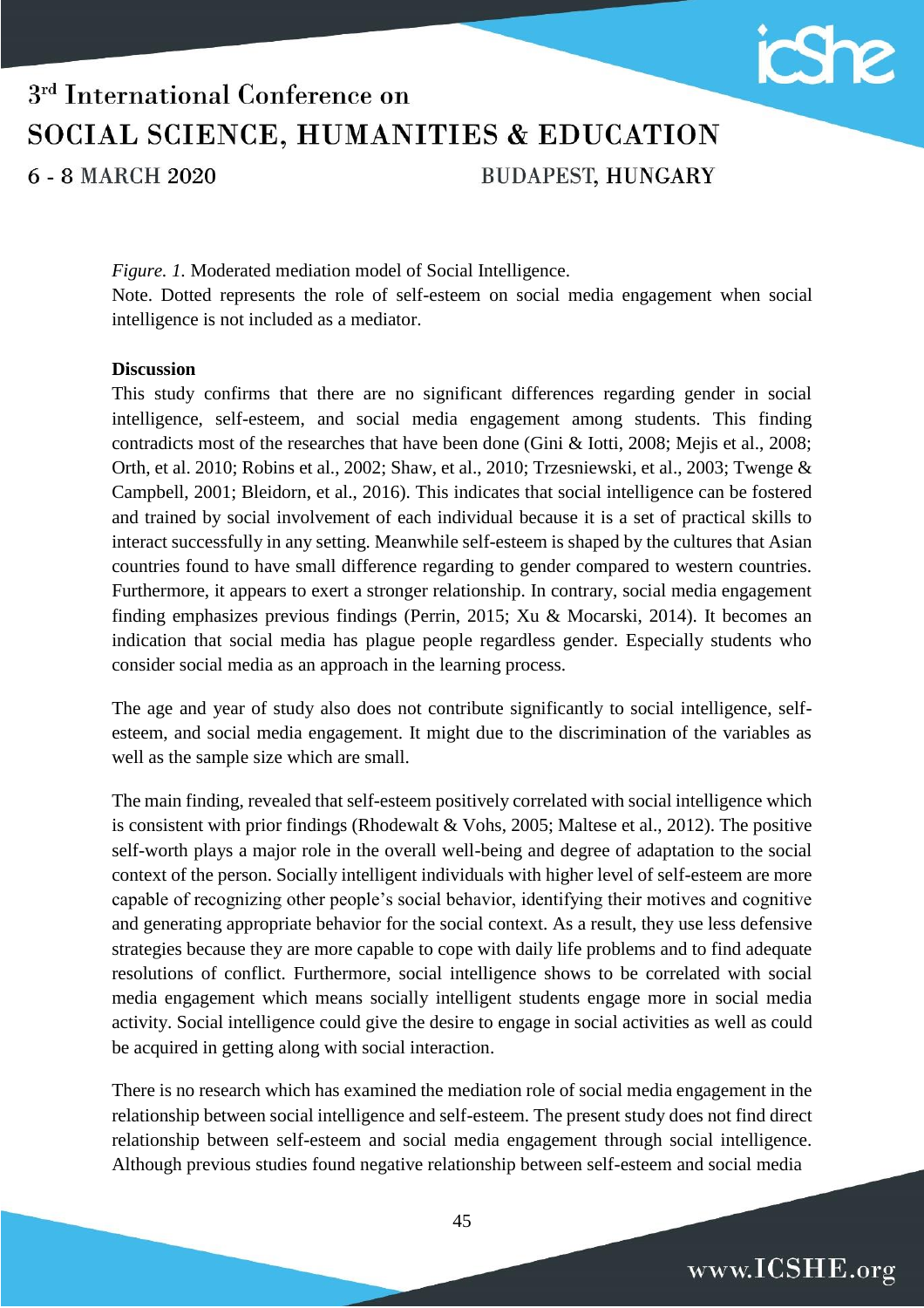

### 3<sup>rd</sup> International Conference on SOCIAL SCIENCE, HUMANITIES & EDUCATION **BUDAPEST, HUNGARY** 6 - 8 MARCH 2020

and internet engagement (Faraon & Kaipainen, 2014; Wartberg, Kriston, Bröning, Kegel, & Thomasius, 2017, Kim & Koh, 2018, Kim & Davis, 2009; Armstrong, Phillips, & Saling, 2000; Niemz, Griffiths, & Banyard, 2005; Wiederhold, 2016). Significance of this study remains in indirect relationship which exists between them. This result emphasizes the importance of social intelligence for students in social interaction through current widely used modes. It reveals that self-esteem is not enough to increase level of engagement in social media interaction, students should activate social intelligence as well. Likewise, this study found age moderate social intelligence, and there was interaction effect between self-esteem and social intelligence moderated by gender.

The researchers offer a couple of suggestion because this study contains some limitations. The study adapts cross-sectional study which makes difficult to explain the causal relationship between social intelligence, self-esteem, and social media engagement. Future studies might undertake longitudinal study to explore influential role in the relationship.

This study does not find significant effect of demographic factors on all variables. Future research might consider to conduct in larger sample to see the effect of demographic factors and generalize the prior findings.

We found significant result that self-esteem and social intelligence could predict social media engagement with small effect size on the social intelligence predicting social media engagement and indirect effect of self-esteem and social media engagement. Thus, to replicate the study with different samples and to investigate the consistency of the finding when using different measure would be important. Further research must be considered hereby to obtain valid results. Future research also considers educational outcomes to assess the relationship between social media engagement and psychological conditions.

In addition to the limitations, the findings have a theoretical implication through the wellbeing theory which states that an individual's experience is entangled with material and relational dimensions of welfare and wellbeing (White & Blackmore, 2015). An individual has less reflection on whether or not other people realize his/ her hope than a matter of learning how to live within boundaries. Thus, wellbeing can be fostered in relation. As well as social media engagement of college students which answers to current phenomenon as social media is kind of mode for communicating. Communicating through social media engages ability such as communicating through offline and affects on self-worth evaluation as well.Future studies are necessary to demonstrate mediation role of social intelligence as a mediation role through different relationship in different methodologies and sample as it becomes strong predictor into other variables.

www.ICSHE.org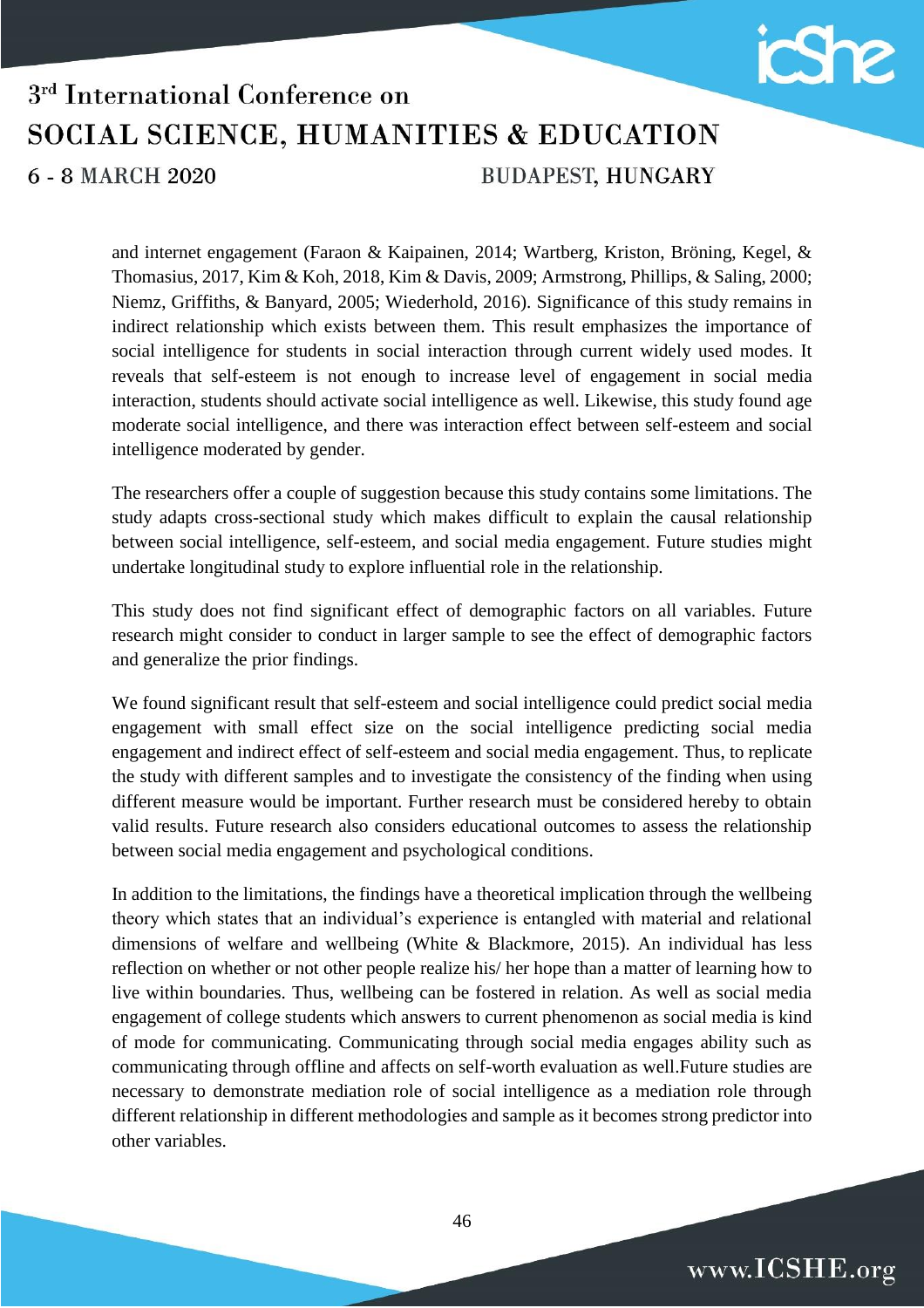

6 - 8 MARCH 2020

**BUDAPEST, HUNGARY** 

#### **References**

- Armstrong, L., Phillips, J. G. & Saling, L. L. (2000). Potential Determinants of Heavier Internet usage. *International Journal of Human – Computer Studies*, 53, 537-550.
- Aydin, B., & Sarı, S. V. (2011). Internet addiction among adolescents: the role of self-esteem. Procedia Social and Behavioral Sciences, 3500-3505.
- Bleidorn, W., Denissen, J. J. A., Gebauer, J. E., Arslan, R. C., Rentfrow, P. J., & Potter, J. (2016). Age and Gender Differences in Self-Esteem—A Cross-Cultural Window. *Journal of Personality and Social Psychology.* 111, 3. 396–410. [http://dx.doi.org/10.1037/pspp0000078.](http://dx.doi.org/10.1037/pspp0000078)
- Burke, M., Marlow, C. and Lento, T. (2010). Social Network Activity and Social Well-Being. Proceeding of the 28th ACM Conference on Human Factors in Computing Systems, Atlanta, 10-15 April 2010, 1909-1912.
- Cantor, N., and Kihlstrom, J. F. (1987). *Personality and social intelligence*. Englewood Cliffs, New Jersey: Prentice Hall.
- Cohen, R., Newton-John, T., & Slater, A. (2018). 'Selfie'-objectification: The role of selfies in self-objectification and disordered eating in young women. Computer Human Behavior 79, 68–74. https://doi.org/10.1016/j.chb.2017.10.027
- Delič, l., Novak, P., Kovačič, J., & Avsec, A. (2011). Self-reported Emotional and Social Intelligence and Empathy as Distinctive Predictors of Narcissism. Psychological Topics. 20, 3, 477-488.
- Dong, Q., Koper, R J., & Collaço, C. M. (2008). Social Intelligence, Self-esteem, and Intercultural Communication Sensitivity. Intercultural Communication Studies XVII, 162- 172.
- Faraon, M., & Kaipainen, M. (2014). Much more to it: The relation between Facebook usage and self-esteem.
- Forzi, M., & Not, E. (2003). Correlati dell'autostima in relazione ad età e sesso. *Bollettino di Psicologia Applicata*, 241, 27-36.
- Gini, G., & Iotti, G. (2008). Una misura multidimensionale dell'intelligenza sociale: validazione preliminare della versione italiana della Tromsø Social Intelligence Scale. *Giornale italiano di psicologia,* 35 (3), 665-677*.*
- Hahn, C., & Kim, D. J. (2014). Is there a shared neurobiology between aggression and Internet addiction disorder? *Journal of Behavioral Addictions*, 3, 12-20. doi: 10.1556/JBA.3.2014.1.2
- Kim, E., Koh E. (2018). Avoidant attachment and smartphone addiction in college students: The mediating effects of anxiety and self-esteem. Computers in Human Behavior 84, 264- 271.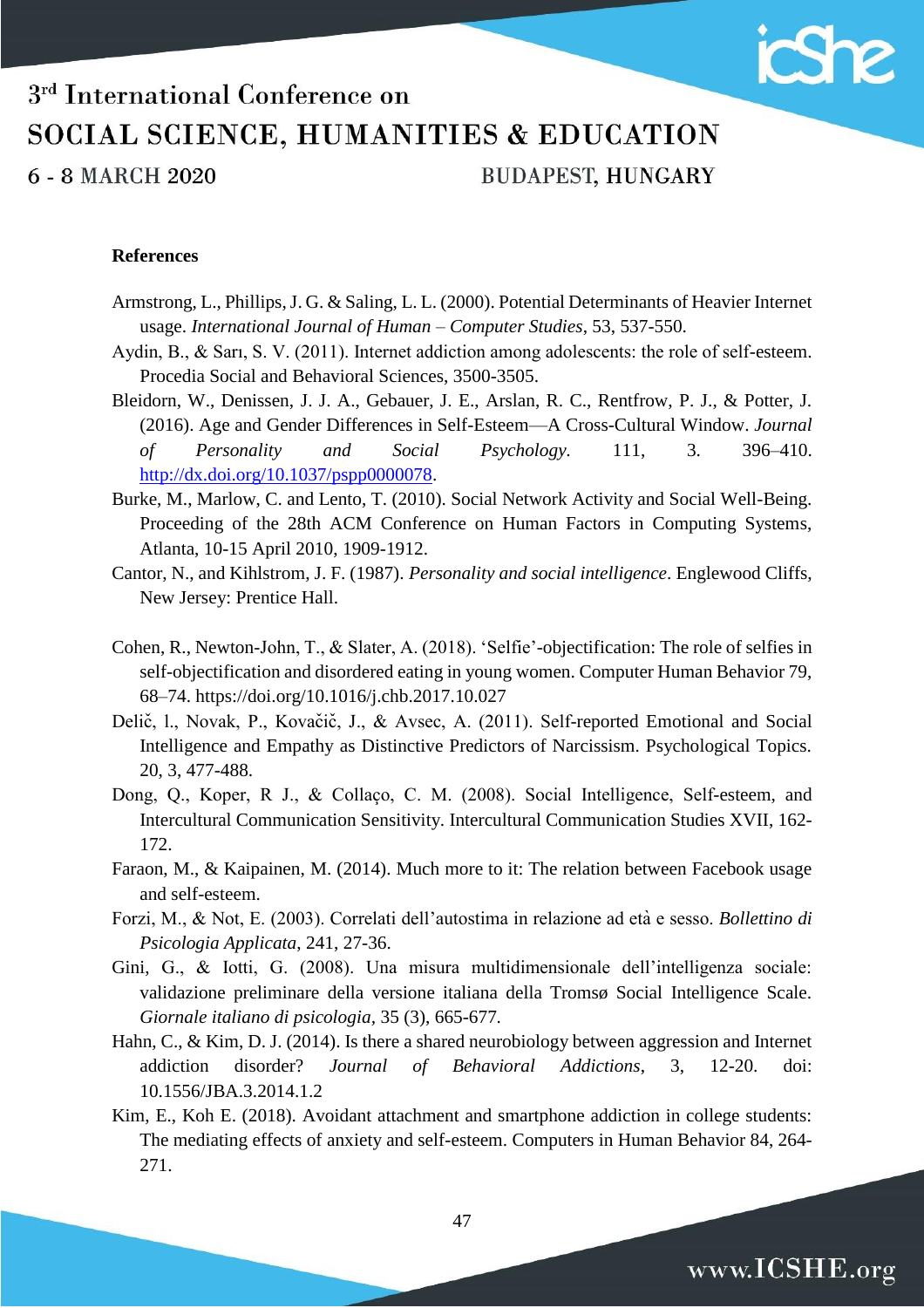

6 - 8 MARCH 2020

**BUDAPEST, HUNGARY** 

- Kim, H.H. & Davis, K.E. (2009). Toward a comprehensive theory of problematic Internet use: Evaluating the role of self-esteem, anxiety, flow, and the self-rated importance of Internet activities. *Computers in Human Behavior,* 25, 490–500.
- Lin, M. P., You, J., Ren, Y., Wu, J. Y. W., Hu, W. H., Yen, C. F., & Zhang, X (2017). Prevalence of Nonsuicidal Self-injury and its Risk and Frotective factors among Adolescents in Taiwan. *Psychiatry Research, 255,* 119-127. doi: 10.1016/j.psychres.2017.05.028
- Lin, M. P., You, J., Ren, Y., Wu, J. Y. W., Hu, W. H., Yen, C. F., & Zhang, X (2017). Prevalence of nonsuicidal self-injury and its risk and protective factors among adolescents in Taiwan. *Psychiatry Research, 255,* 119-127. doi: 10.1016/j.psychres.2017.05.028
- Maltese, A., Alesi, M., & Alù, A. G. M. (2012). Self-esteem, defensive strategies and social intelligence in the adolescence. Procedia-Social and Behavioral Sciences 69, 2054-2060
- Meerkerk, G. J., van den Eijnden, R. J. J. M., Franken, I. H. A., & Garretsen, H. F. L. (2010). Is compulsive internet use related to sensitivity to reward and punishment, and impulsivity? *Computers in Human Behavior*, *26*(4), 729-735.
- Meijs, N., Cillessen, A. H. N., Scholte, R. H. J., Segers, E., & Spijkerman, R. (2010). Social intelligence and academic achievement as predictors of adolescent popularity. *Journal of Youth and Adolescence*, *39*, 62-72.
- Mellor, D., Fuller-Tyszkiewicz, M., McCabe, M.P. & Ricciardelli, L.A. (2010). Body image and self-esteem across age and gender: a short-term longitudinal study. *Sex Roles*, 63, 672- 681.
- Niemz, K., Griffiths, M. & Banyard, P. (2005). Prevalance of Pathological Internet Use among University Students and Correlations with Self- Esteem, The General Health Questionnaire (GHQ) and Disinhibition. *CyberPsychology & Behavior*, 8, 562-570.
- Orth, U., Trzesniewski, K. H., & Robins, R. W. (2010). Self-esteem development from young adulthood to old age: A cohort-sequential longitudinal study. *Journal of Personality and Social Psychology, 98,* 645–658. http://dx.doi.org/10.1037/a0018769
- Perrin, A. (2015). Social Networking Usage: 2005-2015. Pew Research Center.
- Rhodewalt, F., & Vohs, K. D. (2005). Defensive strategies, motivation, and the self: A selfregulatory process view. In A. J. Elliot & C. S. Dweck (Eds.). Handbook of competence and motivation (pp. 548- 565). New York, NY: The Guilford Press.
- Robins, R. W., Trzesniewski, K. H., Tracy, J. L., Gosling, S. D., & Potter, J. (2002). Global self-esteem across the life span. *Psychology and Aging, 17,* 423–434. http://dx.doi.org/10.1037/0882-7974.17.3.423
- Shaw, B. A., Liang, J., & Krause, N. (2010). Age and race differences in the trajectories of self-esteem. *Psychology and Aging, 25,* 84 –94. http:// dx.doi.org/10.1037/a0018242

www.ICSHE.org